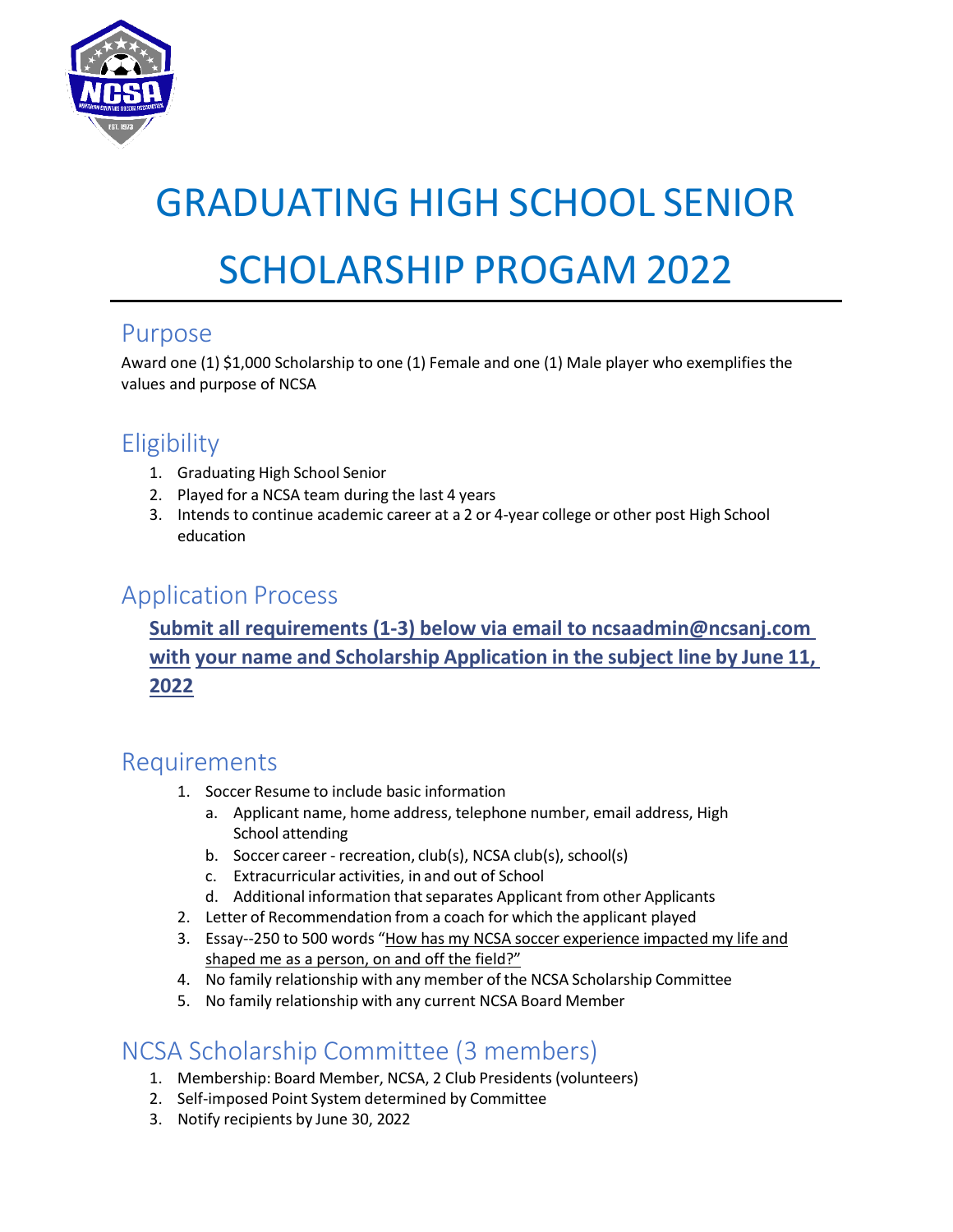

| <b>Applicant Name</b> |  |
|-----------------------|--|
| Address               |  |
| City/State Zip        |  |
| Email                 |  |
| Telephone             |  |
| <b>Cell Phone</b>     |  |
| <b>High School</b>    |  |

| <b>Soccer Experience</b> |                   |                  |              |               |
|--------------------------|-------------------|------------------|--------------|---------------|
| <b>Club</b>              | <b>Team/Coach</b> | <b>Age Group</b> | <b>Years</b> | <b>League</b> |
|                          |                   |                  |              |               |
|                          |                   |                  |              |               |
|                          |                   |                  |              |               |
|                          |                   |                  |              |               |
|                          |                   |                  |              |               |
|                          |                   |                  |              |               |

| <b>Extracurricular Activities (Please list)</b> |  |  |
|-------------------------------------------------|--|--|
|                                                 |  |  |
|                                                 |  |  |
|                                                 |  |  |
|                                                 |  |  |
|                                                 |  |  |